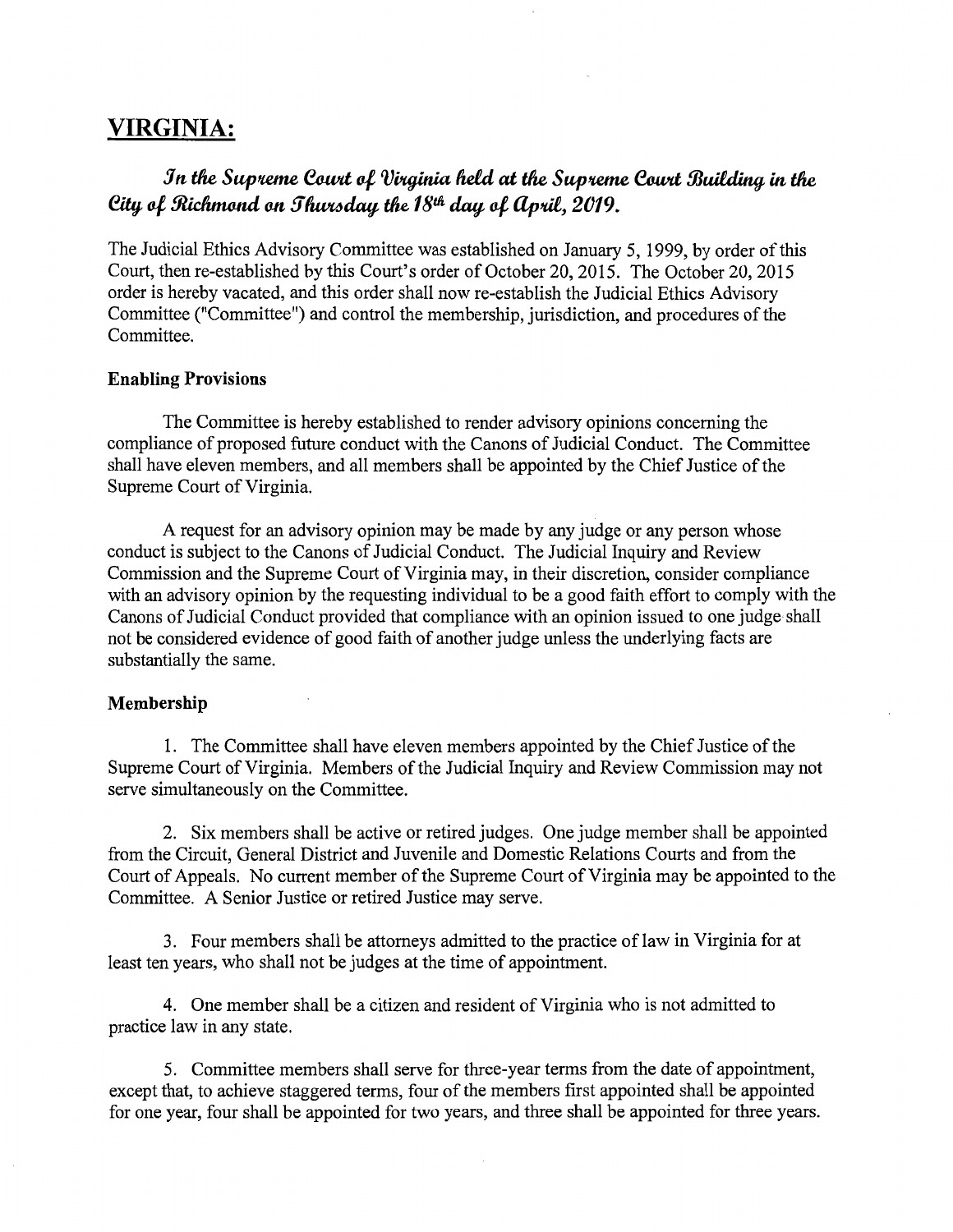Committee members may be reappointed, but no member shall serve for more than two full consecutive terms.

6. All members shall be appointed by the Chief Justice of the Supreme Court of Virginia, and serve at the pleasure of the Chief Justice. A vacancy shall occur when a committee member resigns, ceases to be a member of the category from which the member was appointed, or becomes unable to serve for any reason, including if the Chief Justice revokes the appointment. Vacancies shall be filled in the same manner as the original appointment, and appointments to fill a vacancy shall be for the balance of the term vacated.

### **General Provisions**

7. Members should be reimbursed for expenses actually and necessarily incurred in the performance of their duties for the Committee.

8. To encourage judges to seek advice from the Committee, the judge members of the Committee, when acting in their advisory capacity, shall be exempt from the provisions regarding disciplinary responsibilities in the Canons of Judicial Conduct. The attorney members of the Committee, when acting in their advisory capacity, shall be exempt from the provisions regarding reporting misconduct in the Virginia Rules of Professional Conduct.

9. By the concurrence of the majority of its members, and subject to approval by the Supreme Court of Virginia, the Committee may promulgate additional rules of procedure not inconsistent with these rules.

10. The chair of the Committee shall be elected by the members of the Committee. The chair shall serve for a term of two years and shall not serve more than two successive terms. The chair is authorized to call meetings as needed, to preside over those meetings, and to coordinate the work of the Committee. A vice chair shall be elected in the same manner and may preside in the absence of the chair and perform any duties delegated by the chair.

11. No member of the Committee shall participate in any request for advice in which he or she has a direct or indirect interest, including his or her personal inquiry.

12. The Committee may submit to the Supreme Court of Virginia recommendations for amendments to the Canons of Judicial Conduct.

13. On or before December 1 of each year, the Committee shall submit to the Supreme Court a report of its activities for the prior year. The report shall include the number ofrequests for advisory opinions received by the Committee, the number of advisory opinions issued by the Committee, and if a request did not result in the issuance of an advisory opinion, an explanation of how and why the Committee resolved the request.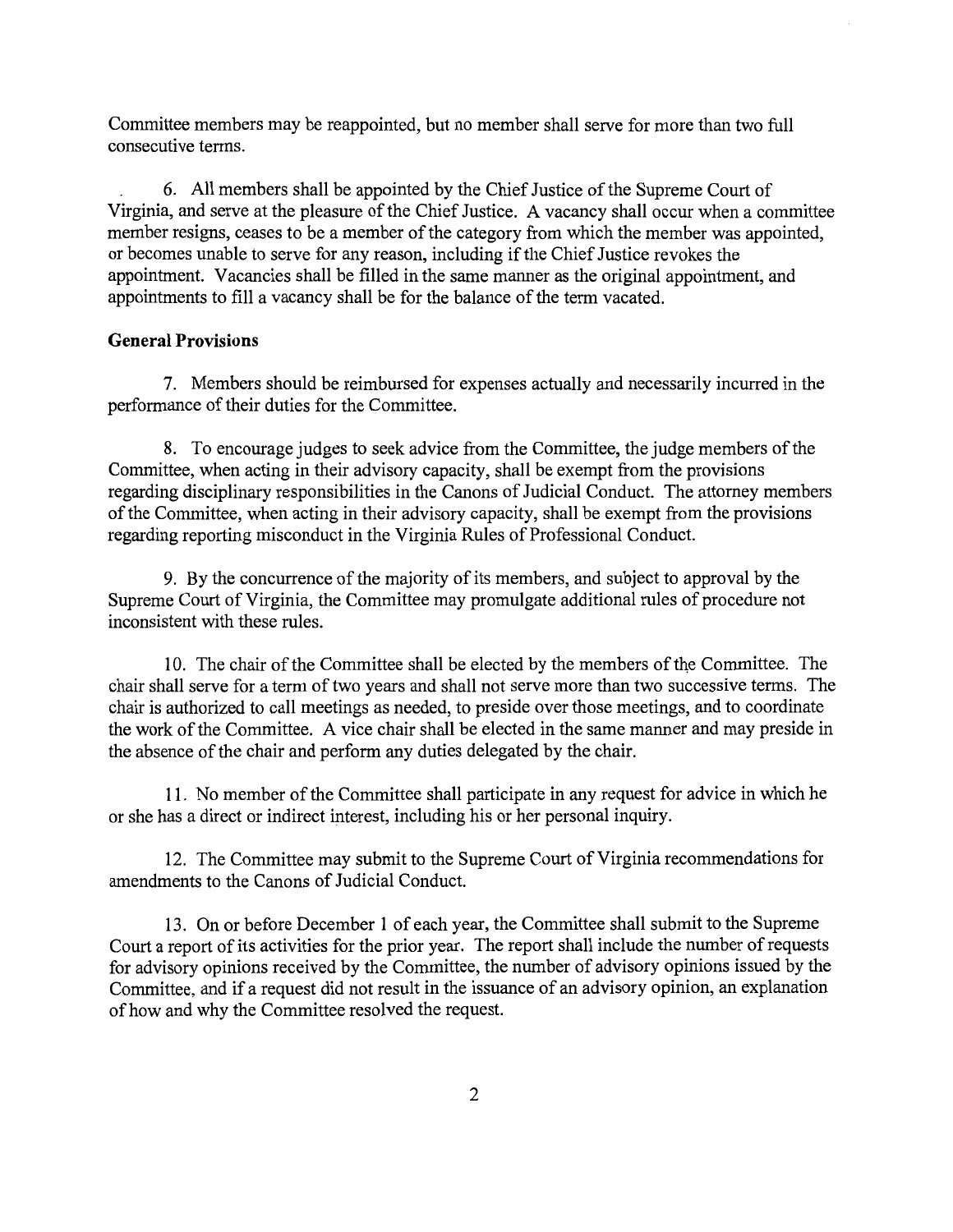14. The Office of the Executive Secretary of the Supreme Court of Virginia shall provide administrative and research support sufficient to carry out the Committee's functions.

## **Jurisdiction**

15. Any judge or person whose conduct is subject to the Canons of Judicial Conduct may request an advisory opinion about the propriety of his or her own conduct.

16. The Committee shall not render opinions regarding the proposed conduct of someone other than the inquirer, except the Committee may respond to requests from a judge about a person subject to the judge's direction and control, from a judge about the judge's relatives, or from a judge with supervisory responsibilities.

17. The Committee shall only issues opinions that address contemplated or proposed future conduct and shall not issue opinions addressing past or current conduct unless the past or current conduct relates to future conduct or is continuing. The Committee may not issue an opinion in response to a request when the facts are known to be the subject of pending litigation or disciplinary investigation or proceeding.

18. The Committee may in its discretion decline to respond to an inquiry where the Committee determines that a response would be inappropriate or that an opinion would not aid the judge, benefit the judiciary as a whole, or serve the public interest.

19. The Committee may not issue an advisory opinion that interprets any constitutional provision, statute, rule or regulation that does not relate to judicial ethics.

20. Notwithstanding any other provision of these rules, the Committee may also issue opinions at its own initiative on matters of interest to the judiciary.

21. The Committee shall submit any proposed advisory opinion to the Supreme Court of Virginia for approval prior to its release to the inquirer and the public.

### **Procedures**

22. A request for an advisory opinion must be in writing, signed by the person requesting the opinion, and sent to the Office of the Executive Secretary.

23. A request shall contain a statement describing in detail all relevant facts and circumstances pertaining to the conduct for which an opinion is being sought. The request shall also include a clear, concise statement of the question of judicial ethics for which an opinion is sought and include references to the relevant section(s) of the Canons of Judicial Conduct, advisory opinions, case law, and other authority that the inquirer has already consulted.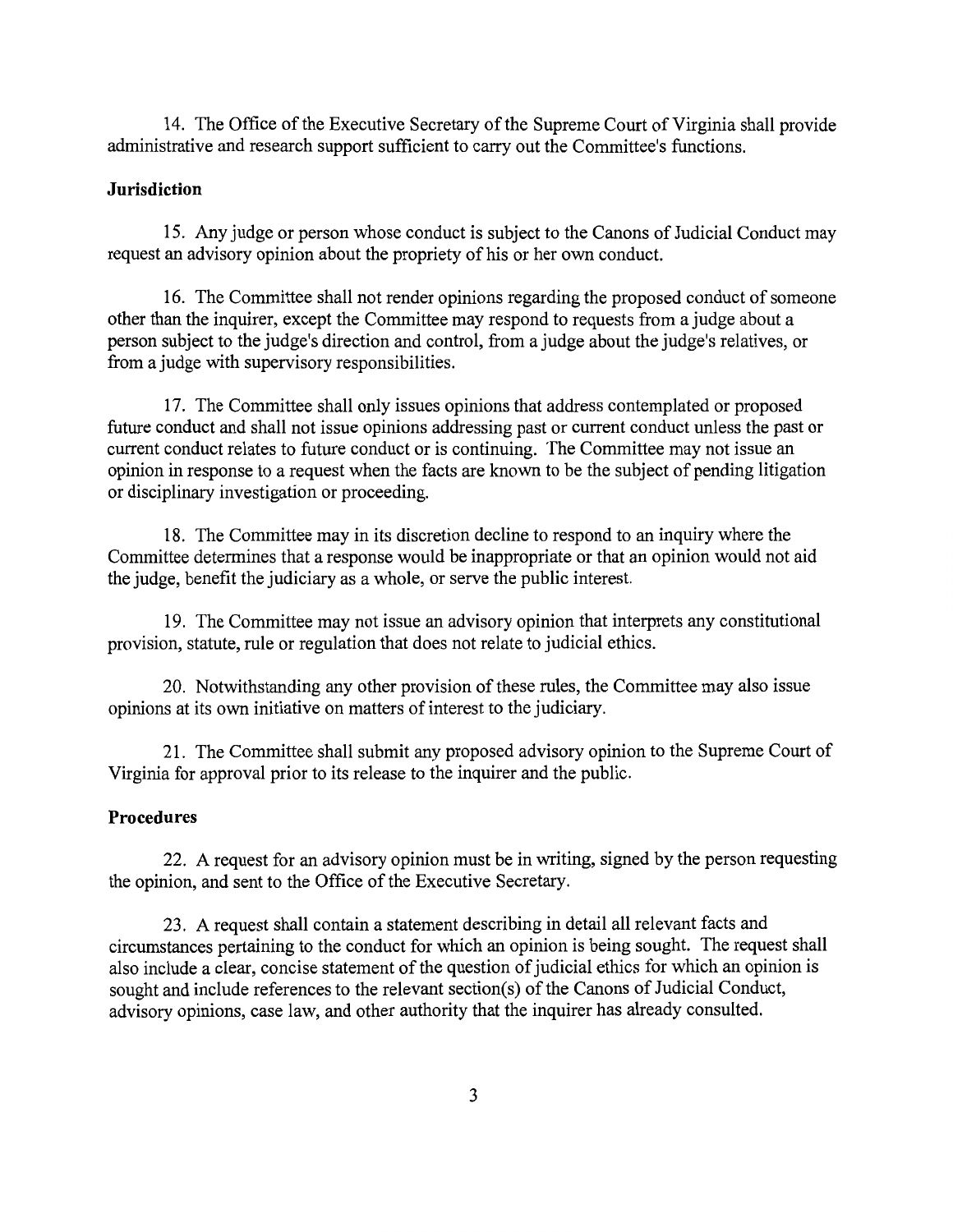24. The chair shall review the request for an advisory opinion and notify the inquirer if it does not comply with these rules.

25. If an existing opinion answers the question presented in a request, the chair may send a copy of the opinion to the inquirer, and the Committee need not issue a new advisory opinion.

26. If an existing opinion does not answer the question presented in a request, the chair shall send the request and any accompanying documents to all members of the Committee.

27. If the facts and circumstances provided by the requesting individual are unclear, vague, or insufficient in detail, the chair or any member of the Committee shall request supplemental information. If the supplemental information provided is still insufficient or is not provided within a reasonable time, the chair shall inform the inquirer, and the Committee shall not render an advisory opinion.

28. After discussion and consideration of the request, the chair shall assign the responsibility for drafting an opinion to members of the Committee. The assigned member(s) will have 30 days to prepare a proposed opinion and circulate it to the other members.

29. Committee members will have 15 days to indicate their approval or disapproval of a proposed opinion and to make comments. The failure to respond within 15 days shall be deemed an assent to the proposed opinion. Each Committee member will send his or her response to all other Committee members, including the chair, and to staff. Members will have an additional 15 days to respond to the comments of other members.

30. Any member of the Committee may submit a minority opinion to be circulated for comment.

31. A meeting may be arranged to discuss the proposed opinion and any comments. Members may participate in the meeting via telephone or video conference.

32. Once a majority of the members of the Committee have concurred on the proposed opinion, it shall be sent to the Supreme Court for approval by the Justices.

33. An advisory opinion may not be released to the requester or the public without approval by a majority of the Justices of the Supreme Court of Virginia.

#### **Advisory Opinions**

34. All advisory opinions shall set forth the facts upon which the opinion is based and provide advice only with regard to those facts. Opinions shall cite the rules, cases, and other authorities that bear upon the advice rendered and shall quote the applicable provisions of the Canons of Judicial Conduct.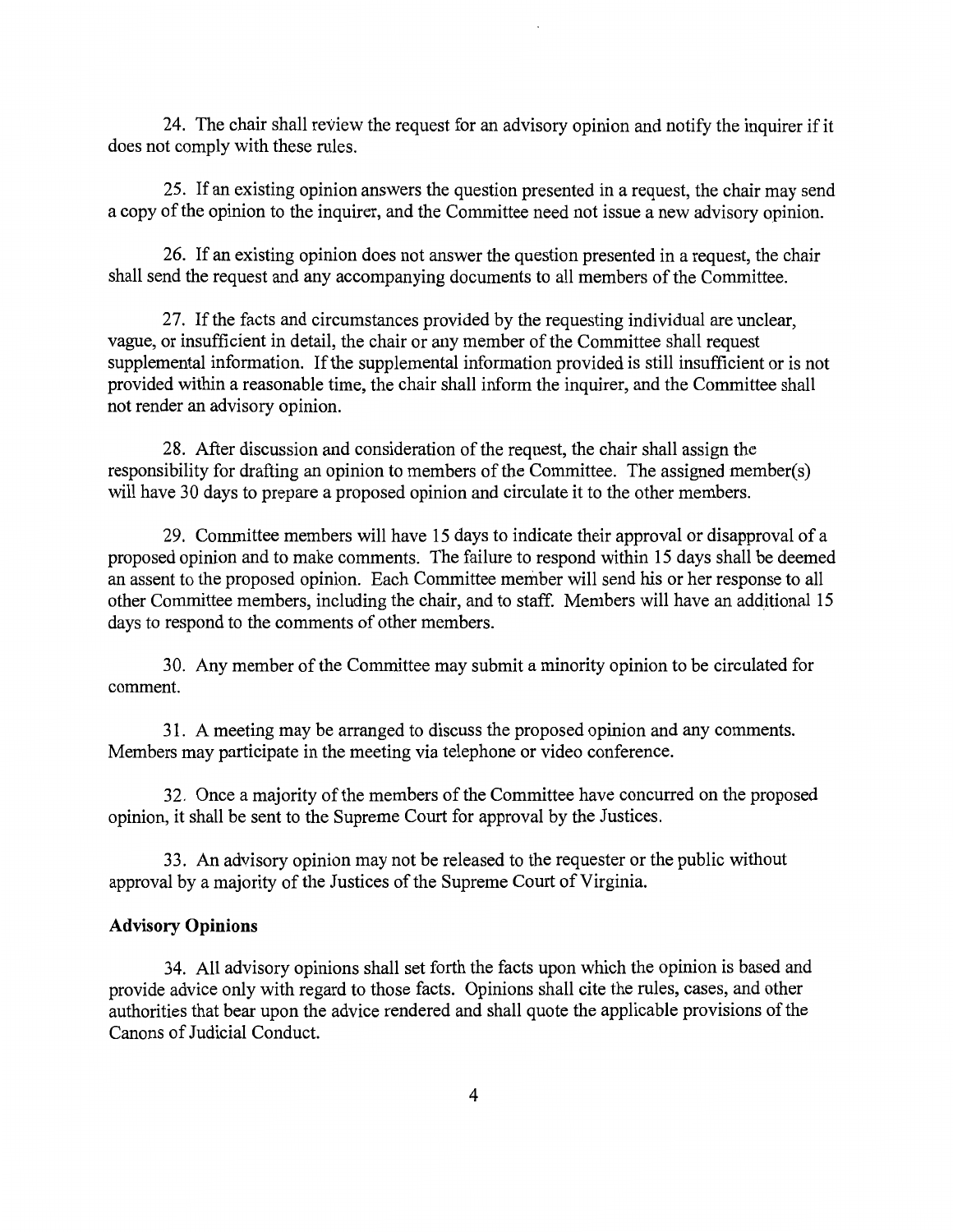35. Opinions shall contain a discussion section that analyzes the issues and provides the rationale for the advice given the Committee. If the opinion responds to more than one issue, each issue shall be answered separately.

36. If the request raises issues under constitutional provisions, statutes, rules, or regulations other than the Canons of Judicial Conduct, the opinion may note the issues but shall indicate that the Committee is not authorized to interpret a judge's obligations under any law other than the Canons of Judicial Conduct.

3 7. Opinions shall state the authority of the Committee and explain the effect of compliance with the opinion in disciplinary proceedings.

#### **Emergency Requests**

38. An emergency request for an opinion may be made by any judge or person subject to the Canons of Judicial Conduct faced unexpectedly with a judicial ethics question that requires an immediate response. Whenever possible, a request for an emergency opinion shall be in writing. An emergency request shall be accompanied by an explanation of the circumstances that make an immediate response necessary.

39. When an emergency request is made, the chair may, with the concurrence of three additional members of the Committee, give a provisional response, orally or in writing. The response must make clear that the advice is provisional until consideration by the entire Committee and approval by the Supreme Court of Virginia.

40. Notwithstanding the provisions of Paragraph 49, when a provisional response is given, confidentiality of the provisional response shall not apply if:

a. the person making the emergency request relies on the provisional response in disciplinary proceedings; or

b. the Chief Justice determines that disclosure of the provisional response is necessary due to the immediacy of the proposed conduct, the likelihood of others imminently engaging in similar conduct, and the request constitutes a matter of general interest and continuing concern of the judiciary or the public. In such cases, the names of persons, courts, places, and any other information that might tend to identify the person making the emergency request or any other person shall not be disclosed.

41. The chair shall report, in writing, on all provisional responses. If a majority of the Committee agrees with the advice given, a written, confirming opinion shall be prepared. If a majority disagrees, a written opinion shall be prepared setting forth the provisional response and the view of the entire Committee. Once a written opinion has been approved by the majority of the Committee, it shall be sent to Supreme Court for approval.